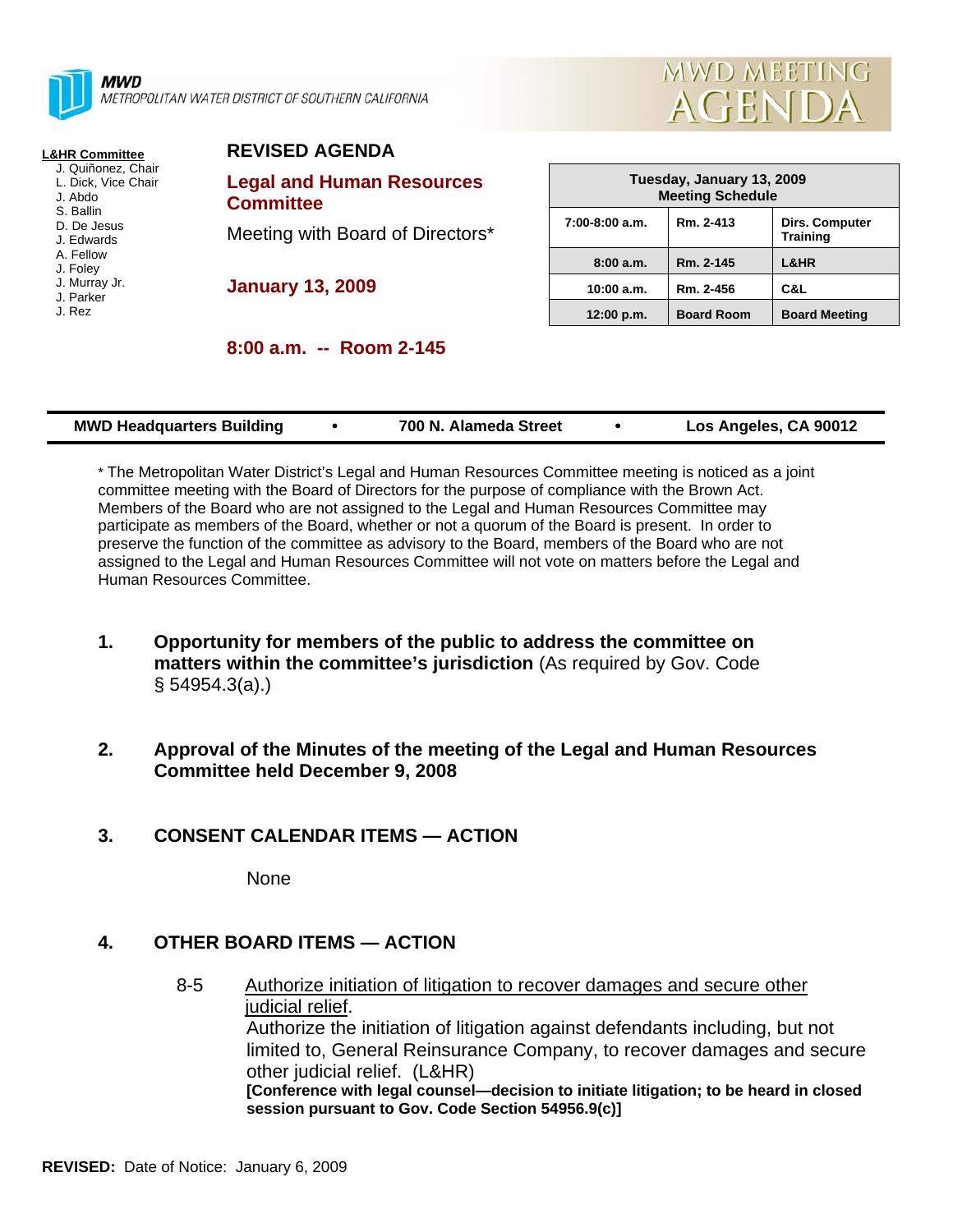8-6 Potential actions regarding Delta smelt biological opinion. Discuss potential actions regarding Delta smelt biological opinion. (L&HR) **[Conference with legal counsel—initiation of litigation (one potential case); to be heard in closed session pursuant to Gov. Code Section 54956.9(c)]**

### **5. BOARD INFORMATION ITEMS**

None

### **6. COMMITTEE ITEMS**

- a. General Counsel's report of monthly activities
- b. Human Resources' report of monthly activities
- c. Report on *Cadiz, Inc., etc. v. Metropolitan*, LASC Case No. BC343232. **[Conference with legal counsel—existing litigation; to be heard in closed session pursuant to Gov. Code Section 54956.9(a)]**
- d. Conference with Labor Negotiators. **[Conference with labor negotiators; to be heard in closed session pursuant to Gov. Code Section 54957.6. Agency representatives: Gilbert Ivey and Karen Tachiki. Employee organizations: The Employees Association of The Metropolitan Water District of Southern California/AFSCME Local 1902; the Management and Professional Employees Association MAPA/AFSCME Chapter 1001, the Association of Confidential Employees, and the Supervisors Association.]**
- e. Report on recent FPPC changes to reporting of gifts
- **Added** f. Presentation of 2009/10 budget for Legal Department
- **Added** g. Presentation of 2009/10 budget for Human Resources Group

#### **7. FOLLOW-UP ITEMS**

None

# **8. FUTURE AGENDA ITEMS**

# **9. ADJOURNMENT**